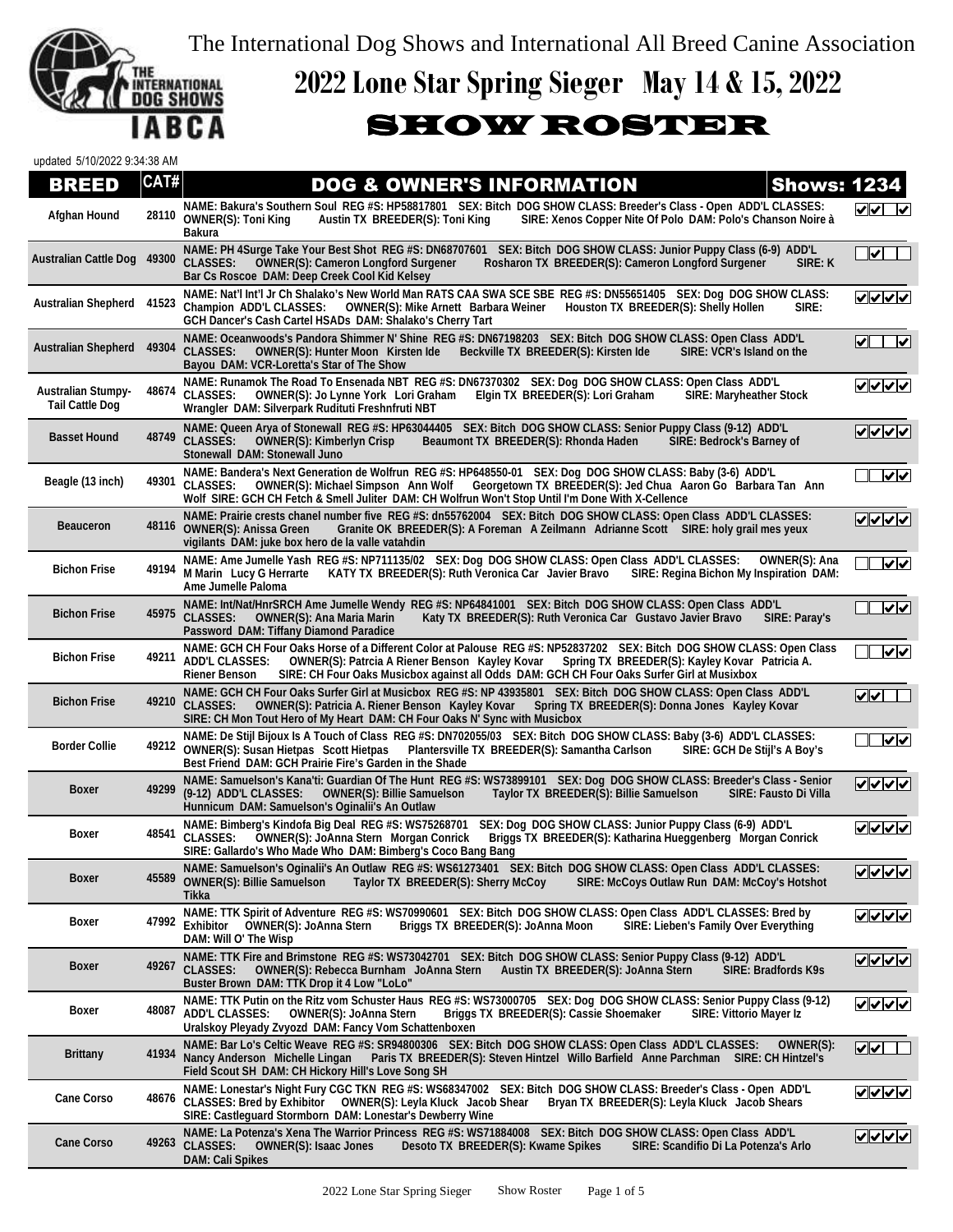| BREED                                       | CAT#  | <b>Shows: 1234</b><br><b>DOG &amp; OWNER'S INFORMATION</b>                                                                                                                                                                                                                                                                                                                                 |                                       |
|---------------------------------------------|-------|--------------------------------------------------------------------------------------------------------------------------------------------------------------------------------------------------------------------------------------------------------------------------------------------------------------------------------------------------------------------------------------------|---------------------------------------|
| <b>Cane Corso</b>                           |       | NAME: La Potenza's Scooby Luciano REG #S: WS65284107 SEX: Dog DOG SHOW CLASS: Open Class ADD'L CLASSES:<br>49262 OWNER(S): Isaac Jones<br>SIRE: La Potenza's Vulcan DAM: La<br>Desoto TX BREEDER(S): Lamont Morgan Paul Ludlow<br>Potenza's Valerielsaac Jones                                                                                                                             | マンノン                                  |
| <b>Central Asian</b><br>Ovcharka            | 46024 | NAME: UKC/IntCH Grand Central Asians Diego ATTS REG #S: P833-616 SEX: Dog DOG SHOW CLASS: Champion ADD'L<br><b>CLASSES:</b><br>Crosby TX BREEDER(S): Ania Rynarzewska<br>SIRE: CH Gryf Beskerm DAM: CH<br><b>OWNER(S): Selena Day</b><br><b>Grand Central Asians Athena</b>                                                                                                                | $\overline{\blacktriangleleft}$<br> ✔ |
| <b>Chinese Crested</b>                      |       | NAME: Acajun Jamaica Me Happy REG #S: TS54242602 SEX: Bitch DOG SHOW CLASS: Junior Puppy Class (6-9) ADD'L<br>48678 CLASSES:<br>OWNER(S): Joe Louis Meredith Sherrie Casey Thibodeaux Houston TX BREEDER(S): Sherrie Casey<br><b>Thibodeaux</b><br>SIRE: Lachshen Lovestruck at Acajun DAM: Frozen Star Du Saint-Esprit at Acajun                                                          | ママママ                                  |
| Dachshund-Miniature<br>(Wirehaired)         | 48692 | NAME: Epiphany's Kaleidoscope Eyes MW REG #S: HP61136802 SEX: Bitch DOG SHOW CLASS: Open Class ADD'L<br><b>CLASSES:</b><br><b>OWNER(S): Sarah Jane Dodd Ashley Dodd</b><br>Tomball TX BREEDER(S): Ashley Dodd<br><b>SIRE: Credere's Gunnery</b><br>Sergeant Mw DAM: Bry-wyn Keep Watch V Epiphany Mw                                                                                       | $  \sqrt{ \sqrt{ \mathcal{N} }}$      |
| Dalmatian                                   |       | NAME: Prestige's Ride Along with Rising Star REG #S: NP611758/02 SEX: Dog DOG SHOW CLASS: Open Class ADD'L<br>48695 CLASSES:<br>OWNER(S): Karen Branch Beth A. Johnson S. Branch Fredericksburg TX BREEDER(S): Beth A. Johnson Sue<br>SIRE: GCh HiSpot's Happy Camper DAM: Ch Prestige and Dakota Bless The Rain<br><b>Buse</b>                                                            | $ V $ $ V $                           |
| <b>Dalmatian</b>                            | 45972 | NAME: Pure Cntry's Irish Ale of Distinction TKN REG #S: NP60173103 SEX: Dog DOG SHOW CLASS: Open Class ADD'L<br>SIRE: GCH Olympus And Enchanted Hart Drop<br><b>CLASSES:</b><br><b>OWNER(S): Sharon Roy</b><br>Kyle TX BREEDER(S): Sharon Roy<br>Kick Murphy CG DAM: CH Paisley's Talk To Me Abby CA SWN RATN DN                                                                           | マンノン                                  |
| Doberman Pinscher                           | 49289 | NAME: Samurai Sensation Iz Marial Grada REG #S: WS64361602 SEX: Bitch DOG SHOW CLASS: Open Class ADD'L CLASSES:<br><b>OWNER(S): Brianna Smith</b><br>Shepherd TX BREEDER(S): Bocharova M.V Bocharova A.V.<br>SIRE: Imidz Lord Glorius DAM:<br><b>Dolche Grand Vittoria</b>                                                                                                                 | ママママ                                  |
| Fox Terrier (Toy)                           | 49297 | NAME: Strawberry Junction Achornes REG #S: TL062103 SEX: Bitch DOG SHOW CLASS: Open Class ADD'L CLASSES:<br><b>OWNER(S): Darian Stern McKenzie Kiley</b><br>Briggs TX BREEDER(S): Kathleen Ramer<br>SIRE: Fritzfox Rock Steady DAM:<br><b>Dynamos Tocute Twinkle</b>                                                                                                                       | ママママ                                  |
| <b>French Bulldog</b>                       | 48767 | NAME: Knick Knack's Ru-Tran Shasha REG #S: NP62148803 SEX: Bitch DOG SHOW CLASS: Open Class ADD'L CLASSES:<br><b>OWNER(S): Snow Ruiz Jose Ruiz Round Rock TX BREEDER(S): Emily Thiel</b><br>SIRE: Bandog Bayou's Head Over Heels DAM:<br>Knick Knack's I love Lucy                                                                                                                         | $ v $ $ v $                           |
| <b>French Bulldog</b>                       | 48768 | NAME: CH Figo Ru-Tran Kingdom Of Faraons REG #S: COR A 4040-21/101 SEX: Dog DOG SHOW CLASS: Open Class ADD'L<br><b>CLASSES:</b><br><b>OWNER(S): Jose Ruiz Snow Ruiz</b><br>Round Rock TX BREEDER(S): Dan Farauanu<br><b>SIRE: GCH Darclee Chester</b><br>Chase DAM: CH Kiara Of Lucky Little Kingdom                                                                                       | $ V $ $ V $                           |
| <b>Great Dane</b>                           | 49259 | NAME: FenDaneSylcrest Going with the flow RN BCAT DJ TKA ATT VHMA CGC REG #S: WS66535504 SEX: Dog DOG SHOW<br>CLASS: Open Class ADD'L CLASSES:<br><b>OWNER(S): Leslie Bokemeyer</b><br>Montgomery TX BREEDER(S): Kathleen Fennell<br>Renee Herrera Jennifer Meads Gloria Batchelor SIRE: Ch Mavro Cast A Spell on Derby N Shady CRK DAM: CH Izya Fedane When<br><b>One Corridor Closes</b> | ⊽⊽⊽⊽                                  |
| <b>Great Dane</b>                           | 49283 | NAME: Dapper's Dark Knight v TriStar REG #S: WS67456606 SEX: Dog DOG SHOW CLASS: Open Class ADD'L CLASSES:<br><b>OWNER(S): Sandra M Brandt</b><br>SIRE: GCHS CH Hauer N Rockingdane's Knight in<br>Kemah TX BREEDER(S): Ashley Coomes<br>Shining Armour CGC DAM: GCH CH Cupar's You Crossed The Line                                                                                       | $ V $ $ V $                           |
| <b>Great Dane</b>                           | 48705 | NAME: Rana's Viking Invasion REG #S: ws69269103 SEX: Dog DOG SHOW CLASS: Open Class ADD'L CLASSES:<br>OWNER(S):<br>Kate McCloud James McCloud Dana Albrecht Schertz TX BREEDER(S): Dana Albrecht<br>SIRE: Highlander Von Der<br>Schlehhecke DAM: Rana's Bad Moon Risin'                                                                                                                    | ママママ                                  |
| <b>Greater Swiss</b><br><b>Mountain Dog</b> | 48679 | NAME: Swiss Run Cosmos: A Spacetime Odyssey At Avalon REG #S: WS73341901 SEX: Dog DOG SHOW CLASS: Breeder's<br>Class - Senior (9-12) ADD'L CLASSES:<br><b>OWNER(S): Teresa Hand</b><br>Livingston TX BREEDER(S): Deanna Never Ben Never<br>SIRE: Ch Swiss Run's You'll Float Too! Cgca Tki DAM: Gch Ch Crown Swiss Run Kilimanjaro Adventure Cgca                                          | ママママ                                  |
| Irish Wolfhound                             | 49202 | NAME: Steppin'wolf's To Boldly Go REG #S: HP54852904 SEX: Bitch DOG SHOW CLASS: Open Class ADD'L CLASSES:<br>OWNER(S): Rebecca Kirk Cliff Kirk<br>HOUSTON TX BREEDER(S): Donna Yeldell Karen Brinkley SIRE: Glor Na Gael Ee-Mer<br>DAM: Morning Glory's Hearts And Honey                                                                                                                   | ママママ                                  |
| Lagotto Romagnolo                           | 48748 | NAME: Allegro's Barber of Fleet Street REG #S: SS32062901 SEX: Dog DOG SHOW CLASS: Baby (3-6) ADD'L CLASSES:<br>OWNER(S): Rebecca McKnight Reese McKnight Austin TX BREEDER(S): Adrienne Perry Jane Lash<br>SIRE: CH Raphael<br>BCAT DAM: GCH CH Allegro's Burnin' the Breeze CA RATN                                                                                                      | ママママ                                  |
| <b>Manchester Terrier</b><br>(Standard)     | 45976 | NAME: Ambrick's Midnight Bisou Of Phar Lap At Wilane REG #S: RN35449603 SEX: Bitch DOG SHOW CLASS: Open Class ADD'L<br><b>CLASSES:</b><br><b>OWNER(S): Michelle Wingo Jo Ann Emrick</b><br>The Woodlands TX BREEDER(S): Marla Zoz<br><b>SIRE: GCHB</b><br>Wilane's All We R Is Dust on the Wind DAM: CH Cashlane's Shield of Three Lions                                                   | $\overline{\mathsf{v}}$               |
| <b>Manchester Terrier</b><br>(Standard)     | 38766 | NAME: CH Reid's Just My Style REG #S: RN20953101 SEX: Bitch DOG SHOW CLASS: Open Class ADD'L CLASSES:<br>SuperVeteran<br><b>OWNER(S): Michelle Wingo</b><br>The Woodlands TX BREEDER(S): Donald J Reid Patricia R Reid<br>SIRE: CH<br>Amick's Foolarian DAM: CH Reid's Carly Of Wilane                                                                                                     | ⊽⊻                                    |
| Mastiff                                     | 48707 | NAME: Claymore's Rocket Man Still Standing REG #S: WS69270501<br>SEX: Dog DOG SHOW CLASS: Open Class ADD'L<br>SIRE:<br><b>CLASSES:</b><br><b>OWNER(S): Aubree Erickson Aubree Anne Erickson</b><br>San Antonio TX BREEDER(S): Hannah Clayton<br>Celtics Bulls a Dozer DAM: Claymore's Theia Dorea                                                                                          | $ V $ $ V $                           |
| <b>Miniature Australian</b><br>Shepherd     | 49286 | NAME: Newhart's Red Ryder REG #S: DN71009004 SEX: Bitch DOG SHOW CLASS: Baby (3-6) ADD'L CLASSES:<br>OWNER(S):<br>April Swanson Alexa Jo Newhart<br>Skiatook OK BREEDER(S): Alexa Jo Newhart<br>SIRE: Timberline Newhart's Wild Card DAM:<br><b>Newhart's Pretty Little Tina</b>                                                                                                           | $ V $ $ V $ $ V $                     |
| <b>Miniature Australian</b><br>Shepherd     | 49272 | NAME: Flying LL's Blue Timber RyLee REG #S: DN65335206 SEX: Bitch DOG SHOW CLASS: Breeder's Class - Open ADD'L<br>CLASSES: Bred by Exhibitor  OWNER(S): Leslie Lee<br>MADISONVILLE TX BREEDER(S): Flying LL Aussies<br>SIRE:<br>Timberline's Flying Liam in Style DAM: Cow Creeks's Blue Laney Lee                                                                                         | ✓  ✓  ✓  ✓                            |
| <b>Miniature Australian</b><br>Shepherd     | 41362 | NAME: Int/Nat/HnrCH-G Snake Creek's Blue Bullet REG #S: DN53777705 SEX: Bitch DOG SHOW CLASS: Honors Champion in<br>Gold ADD'L CLASSES:<br><b>OWNER(S): April Swanson</b><br>Broken Arrow OK BREEDER(S): Mary A Roush<br><b>SIRE: Timberline</b><br>MR Heath @ HCK DAM: Heifer Creek's Sweet Sadie                                                                                         | $\overline{\mathsf{v}}$               |
| <b>Miniature Australian</b><br>Shepherd     | 49264 | NAME: Clay Creek Taylor Made Tuxedo REG #S: ASDM-NC-1901252 SEX: Dog DOG SHOW CLASS: Open Class ADD'L<br><b>CLASSES:</b><br>Swink OK BREEDER(S): Ronna Smelser<br>SIRE: CH Lil' Hemi Wilson<br><b>OWNER(S): Jennifer and Justin Dow</b><br>DAM: Infinity's Oh Snap of Clay Creek                                                                                                           | V V V                                 |
| <b>Miniature Australian</b><br>Shepherd     | 49265 | NAME: Rafter JM's Big Ben REG #S: ASDM-OK-2202906 SEX: Dog DOG SHOW CLASS: Open Class ADD'L CLASSES:<br><b>OWNER(S): Jennifer and Justin Dow</b><br>Swink OK BREEDER(S): Jennifer Dow<br>SIRE: Rafter JM's Chew On This DAM: Rafter<br><b>JM's Star Gazer</b>                                                                                                                              | $ V $ $ V $ $ V $                     |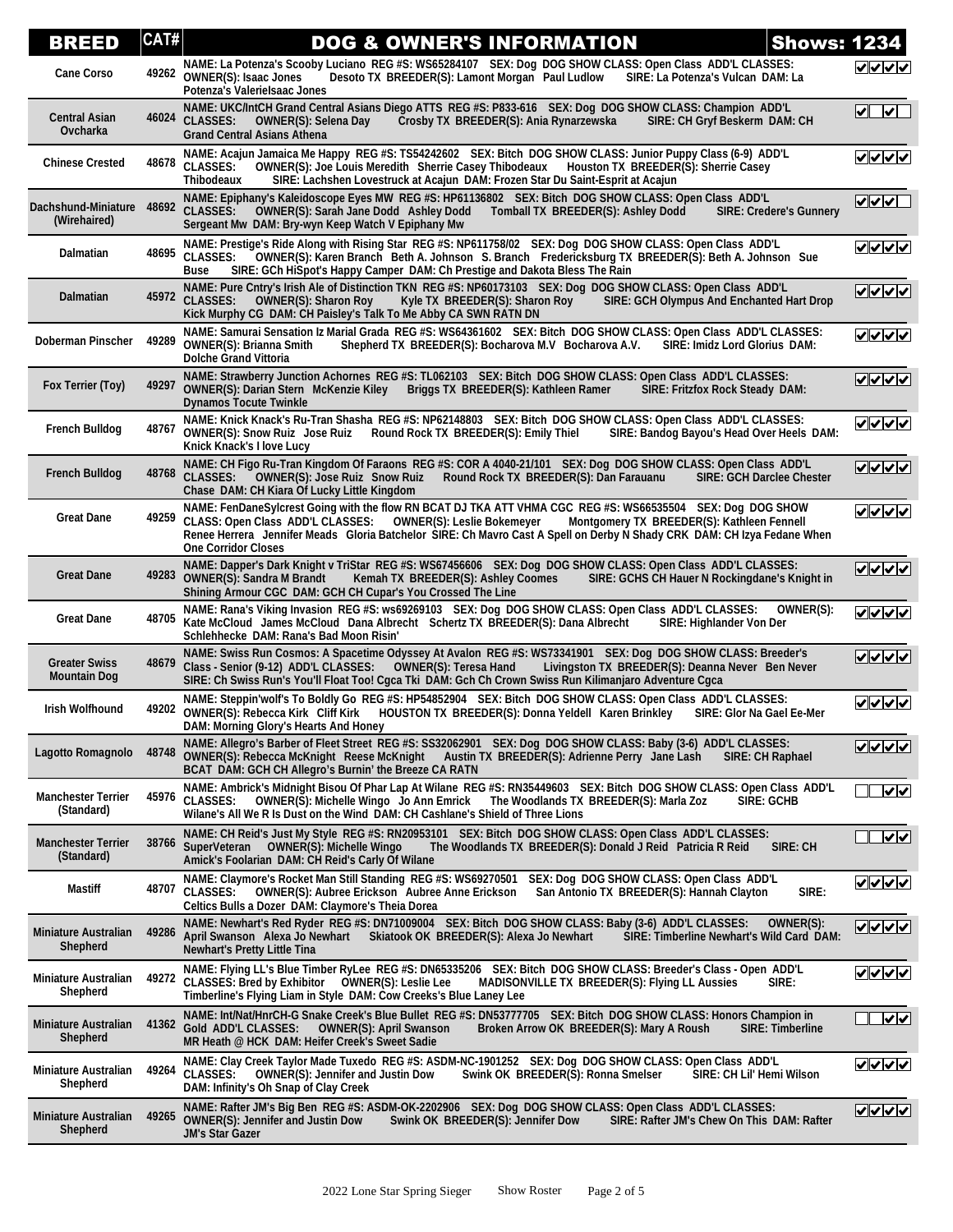| <b>BREED</b>                              | CAT#  | <b>DOG &amp; OWNER'S INFORMATION</b><br><b>Shows: 1234</b>                                                                                                                                                                                                                                                                                    |                                                  |
|-------------------------------------------|-------|-----------------------------------------------------------------------------------------------------------------------------------------------------------------------------------------------------------------------------------------------------------------------------------------------------------------------------------------------|--------------------------------------------------|
| <b>Miniature Australian</b><br>Shepherd   | 49266 | NAME: Rafter JM's Everything REG #S: ASDM-OK-2202907 SEX: Bitch DOG SHOW CLASS: Open Class ADD'L CLASSES:<br><b>OWNER(S): Jennifer and Justin Dow</b><br>Swink OK BREEDER(S): Jennifer Dow<br>SIRE: Clay Creek Taylor Made Tuxedo DAM:<br><b>MultiCH Rafter JM's Secrets of Hope</b>                                                          | マンノン                                             |
| <b>Miniature Australian</b><br>Shepherd   | 42743 | NAME: Timberline Flying Liam In Style REG #S: DN57930401 SEX: Dog DOG SHOW CLASS: Open Class ADD'L CLASSES:<br>Madisonville TX BREEDER(S): Timberline Kennels<br><b>OWNER(S): Leslie Lee</b><br>SIRE: Timberline's The Ghost Zapper DAM:<br><b>Timberline's Dilwee</b>                                                                        |                                                  |
| <b>Miniature Australian</b><br>Shepherd   | 49271 | NAME: Ch Lazy S Doing It The Saltgrass Way REG #S: ASDM-TX-2113199 SEX: Bitch DOG SHOW CLASS: Senior Puppy Class (9-<br>12) ADD'L CLASSES:<br><b>OWNER(S): Sherry Dahly</b><br>Houston TX BREEDER(S): Sherry Dahly<br>SIRE: BIS NN AC Int/Nat GRCH<br>Lazy S Rocket J, RATS DAM: MBIS MCH Int/Nat GRCH Lazy S Oreo Double Stuff, RATCH        | ママママ                                             |
| <b>Miniature Pinscher</b>                 | 48747 | NAME: GCH CH Stonebridge Next Top Model REG #S: TS45846701 SEX: Bitch DOG SHOW CLASS: Open Class ADD'L<br><b>CLASSES:</b><br><b>SIRE: GCH</b><br><b>OWNER(S): Andre and Lilliana Gutierrez</b><br>Boerne TX BREEDER(S): Tom Alexander Cindy Fortin<br>CH Four Tens Wet 'N Wild DAM: CH Four Tens Dixie Chick At Whitehouse                    | ママママ                                             |
| Pointer                                   |       | NAME: Seasyde La Paloma REG #S: SS32656305 SEX: Bitch DOG SHOW CLASS: Baby (3-6) ADD'L CLASSES:<br>OWNER(S):<br>49260 Terry Ellis Amy Crandall Helyne E Medieros Spring TX BREEDER(S): Helune Medeiros Jim Douthit Amy Bricker Crandall<br>SIRE: GCHB CH Seasyde Hit The Jackpot DAM: Seasyde City of Stars                                   | $\boldsymbol{\mathsf{v}}$<br>$\mathbb{R}^n$      |
| <b>Pointer (German</b><br>Shorthaired)    | 48709 | NAME: NEWPoint 'Rosa Sun Flare' REG #S: SS284668 01 SEX: Bitch DOG SHOW CLASS: Breeder's Class - Senior (9-12) ADD'L<br><b>CLASSES:</b><br>Pearland TX BREEDER(S): Nancy Ward<br>SIRE: CH NEWPoint Arizona Heat JH RN<br><b>OWNER(S): Nancy Ward</b><br>DAM: CH NEWPoint Case Closed JH TDU RI BN CD                                          | ママママ                                             |
| <b>Pointer (German</b><br>Shorthaired)    | 33277 | NAME: NEWPoint Unexpected Surprise REG #S: SR92094104 SEX: Dog DOG SHOW CLASS: Companion Champion ADD'L<br><b>CLASSES:</b><br><b>OWNER(S): Jennifer Sheridan</b><br><b>SIRE: GCH NEWPoint Ghirardelli Midnite</b><br>Katy TX BREEDER(S): Nancy Ward<br>Reverie JH RE GN DAM: CH NEWPont Through To The Green RN CGC                           | ママママ                                             |
| <b>Pointer (German</b><br>Shorthaired)    | 48708 | NAME: NEWPoint Double Cross REG #S: SS252297 01 SEX: Bitch DOG SHOW CLASS: Open Class ADD'L CLASSES: Bred by<br>SIRE: CH GE Mind Your Ps and Qs DAM: CH<br>Exhibitor OWNER(S): Nancy Ward<br>Pearland TX BREEDER(S): Nancy Ward<br><b>NEWPoint Canes Venatici</b>                                                                             | ⊽⊽⊽⊑                                             |
| <b>Pointer (German</b><br>Shorthaired)    | 49200 | NAME: Newpoint Double Entendre REG #S: SS252297/02 SEX: Bitch DOG SHOW CLASS: Open Class ADD'L CLASSES:<br>Pearland TX BREEDER(S): NancyWard<br><b>OWNER(S): Nancy Ward</b><br>SIRE: CH Ge Mind Your P's And Q'S DAM: GCHB CH<br>Newpoint Canes Venatici V Blackwater                                                                         | $ V $ $ V $                                      |
| Pomeranian                                | 49287 | NAME: Legenz Excuse My French REG #S: TS42772301 SEX: Dog DOG SHOW CLASS: Breeder's Class - Open ADD'L CLASSES:<br>Bred by Exhibitor  OWNER(S): Selina Gonzalez  Arnulfo Gonzalez  Humble TX BREEDER(S): Selina Gonzalez  Arnulfo<br>SIRE: Lynnwright N' Majestic's Man Of Steel DAM: Legenz It's Not About You<br>Gonzalez                   | ママママ                                             |
| Pomeranian                                | 48741 | NAME: Ballofur's Tater of the Lost Ark REG #S: TS49896601 SEX: Dog DOG SHOW CLASS: Open Class ADD'L CLASSES:<br><b>OWNER(S): Michelle Dyson</b><br>Webster TX BREEDER(S): Selina & Arnulfo Gonzalez Aly Bell<br>SIRE: Ch Showcase the Truth is<br>Out There DAM: CH Legenz All About that Ballofur                                            | ママママ                                             |
| Poodle (Miniature)                        | 49305 | NAME: Tribal's AMie Moi Un Peu Diro REG #S: Pr24380201 SEX: Dog DOG SHOW CLASS: Senior Puppy Class (9-12) ADD'L<br><b>CLASSES:</b><br><b>OWNER(S): Hunter Moon</b><br>Beckville TX BREEDER(S): Becky Bray<br>SIRE: Tribal's Spirit Russell DAM: One<br><b>Tribal Night Noel</b>                                                               | $\overline{\mathcal{M}}$<br>$\blacktriangledown$ |
| Poodle (Standard)                         | 49258 | NAME: Kvali's The Fire Inside at Galia REG #S: PR24783104 SEX: Dog DOG SHOW CLASS: Baby (3-6) ADD'L CLASSES:<br>OWNER(S): Eleanor Moffett Danielle Qualheim SAN ANTONIO TX BREEDER(S): Danielle Qualheim<br><b>SIRE: CH Tees Me</b><br>Rimfire Ruger DAM: Rogue XXI CGCA CGCU TKI VHMA                                                        | ⊽⊽⊽⊽                                             |
| Poodle (Standard)                         | 48284 | NAME: IntCH Mithril opal force of nature REG #S: pr24218405 SEX: Bitch DOG SHOW CLASS: Champion ADD'L CLASSES:<br>BARRY TX BREEDER(S): COL. Carolyn carroll and howard fugent<br><b>OWNER(S): Jerod Clemons</b><br>SIRE: Aldea Born on the<br>Bayou DAM: Mithril Barakah A Spiritual Force                                                    | $ v $ v $ v $                                    |
| Poodle (Standard)                         | 48197 | NAME: Gypsys Remington I'm your man REG #S: PR24529203 SEX: Dog DOG SHOW CLASS: Junior Puppy Class (6-9) ADD'L<br><b>CLASSES:</b><br><b>OWNER(S): Tammy Conley</b><br>Mabank TX BREEDER(S): Tammy Conley<br>SIRE: Omahas major ad astra DAM:<br>Omahas Seneca true blue oakley                                                                | $\overline{\mathsf{v}}$                          |
| Poodle (Standard)                         | 48694 | NAME: Mithril Onyxian Authority REG #S: PR20145903 SEX: Bitch DOG SHOW CLASS: Open Class ADD'L CLASSES:<br><b>OWNER(S): Amy Clemons</b><br>BARRY TX BREEDER(S): COL. Carolyn carroll howard fugent<br>SIRE: Aldea Born on the Bayou<br>DAM: Mithril Barakah A Spiritual Force                                                                 | ママイム                                             |
| Poodle (Standard)                         |       | NAME: Ch Galeforce Avatar Midnight Ride RN BCAT REG #S: PR211600/03 SEX: Dog DOG SHOW CLASS: Open Class ADD'L<br>49201 CLASSES:<br>Magnolia TX BREEDER(S): Andrea Gale<br><b>OWNER(S): Erica Cox Andrea Gale</b><br>SIRE: GCHS Myarka Al-Malik<br>DAM: Avatar Kenya                                                                           | $ v $ v $ v $ v $ v $                            |
| Poodle (Toy)                              | 49307 | NAME: Custom's Tibal Roseann Danceing the Night Away REG #S: PR24265501 SEX: Bitch DOG SHOW CLASS: Open Class<br><b>ADD'L CLASSES:</b><br><b>OWNER(S): Becky Bray</b><br>Kingston OK BREEDER(S): Martha Carrolll-Talley Gordon A King Ama King<br>Ellen King SIRE: Custom's Vallejo Still of The Night DAM: Custom's ances on Wind            | <u>VVVV</u>                                      |
| Poodle (Toy)                              |       | NAME: Custom's Shadow Dancing at Tribal REG #S: PR24392603 SEX: Dog DOG SHOW CLASS: Senior Puppy Class (9-12) ADD'L<br>49306 CLASSES:<br>Kingston OK BREEDER(S): Martha Carrolll-Talley Gordon A King Ama King Ellen<br><b>OWNER(S): Becky Bray</b><br>King SIRE: Cuna Del Renacimiento Ke Nishikori DAM: Custom's Jollytime's Timeless Story | ママママ                                             |
| <b>Poodle Multi-Colored</b><br>(Standard) | 49193 | NAME: ThreeDarkBays Rosin Up Your Bow REG #S: PR24331203 SEX: Dog DOG SHOW CLASS: Breeder's Class - Senior (9-12)<br><b>ADD'L CLASSES:</b><br><b>OWNER(S): Cindi Schuler</b><br>Woodlake TX BREEDER(S): Charlene Brown<br><b>SIRE: Isleof Stardust At</b><br>Antigua DAM: Elegant Gigi II                                                     | マンノン                                             |
| Poodle Multi-Colored<br>(Standard)        | 49284 | NAME: Goodelife's This Little Light of Mine REG #S: PR22429304 SEX: Bitch DOG SHOW CLASS: Open Class ADD'L<br><b>CLASSES:</b><br><b>OWNER(S): Eleanor Moffett</b><br><b>SAN ANTONIO TX BREEDER(S): Daron Goode</b><br>SIRE: Goodelife's Whispering<br>River DAM: Goodelfe's Sweet Taste of Fall                                               | $ V $ $ V $ $V$                                  |
| <b>Poodle Multi-Colored</b><br>(Standard) | 49290 | NAME: Wild Spirit's Magnolia At Birch Creek  REG #S: PR 23192804   SEX: Bitch  DOG SHOW CLASS: Open Class  ADD'L<br><b>CLASSES:</b><br>SIRE: Sharpshooter Sizzlin' Diesel Of Wild<br><b>OWNER(S): Amy Singleton</b><br>Era TX BREEDER(S): Sarah Bannert<br>Spirit DAM: Trademark's Reese At Wild Spirit                                       | $ V $ $ V $ $ V $                                |
| Poodle Multi-Colored<br>(Standard)        | 48473 | NAME: Jazzy's Wide Open Spaces Meadow at Wild Spirit REG #S: PR24331507 SEX: Bitch DOG SHOW CLASS: Senior Puppy Class<br>OWNER(S): Skyler Bannert<br>(9-12) ADD'L CLASSES:<br>El Campo TX BREEDER(S): Patty Panagos<br><b>SIRE: Crossbrook</b><br>Jazzy's Tiger Eye Armani  DAM: All nite parti jazzy Joyce                                   | ママママ                                             |
| Presa Canario                             | 49261 | NAME: Mercy de PresaMania  REG #S: TL061388    SEX: Bitch  DOG SHOW CLASS: Junior Puppy Class (6-9)  ADD'L CLASSES:<br><b>OWNER(S): Chase Veit Marion Pate</b><br>College Station TX BREEDER(S): Kassidy Torrez Travis Torrez<br><b>SIRE: Crown Presa Odie</b><br>DAM: Vendetta de Akiva K9                                                   | <u>VVVV</u>                                      |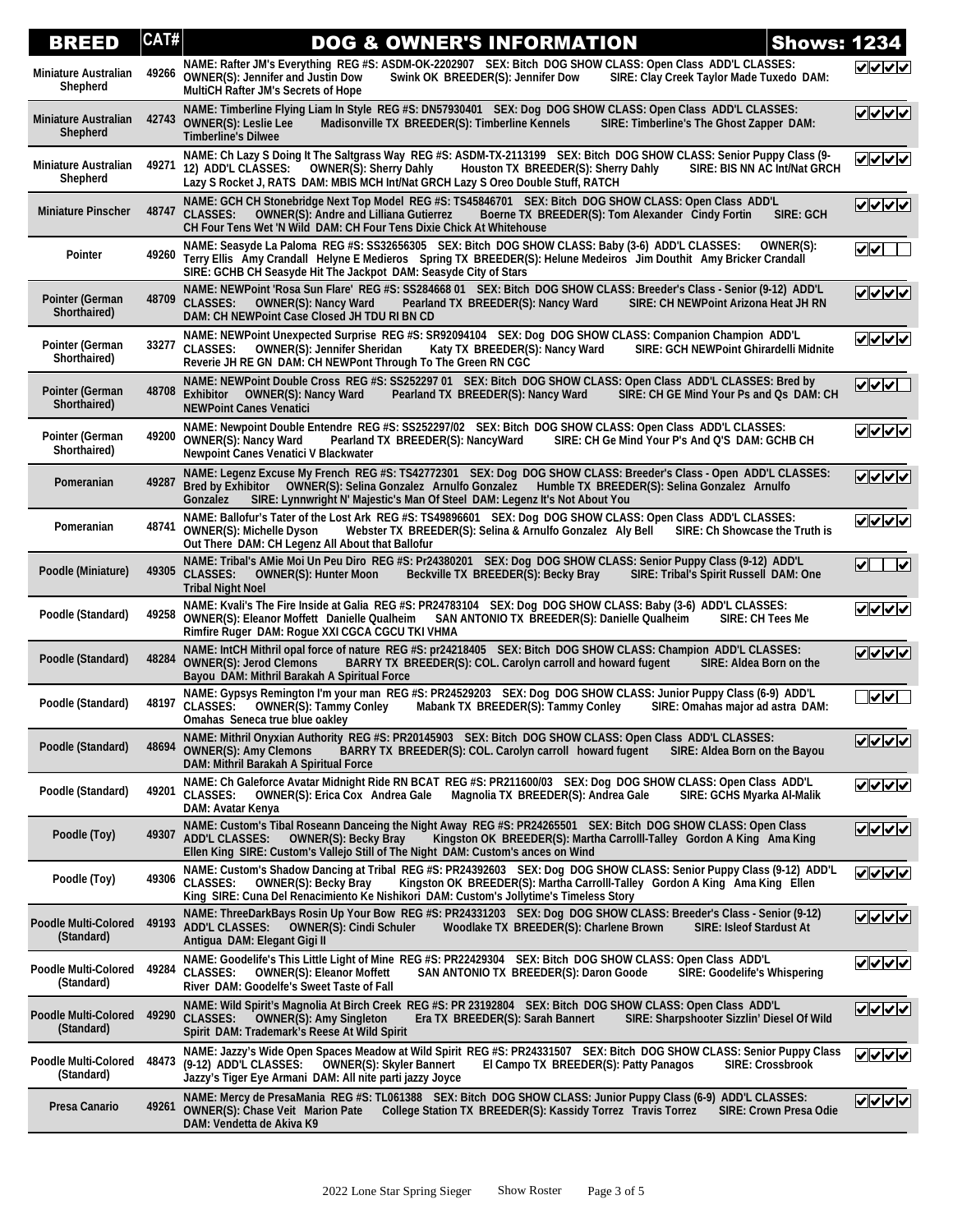| BREED                                                 | CAT#  | <b>Shows: 1234</b><br><b>DOG &amp; OWNER'S INFORMATION</b>                                                                                                                                                                                                                                                                                                               |                                 |
|-------------------------------------------------------|-------|--------------------------------------------------------------------------------------------------------------------------------------------------------------------------------------------------------------------------------------------------------------------------------------------------------------------------------------------------------------------------|---------------------------------|
| Retriever (Golden)                                    | 48833 | NAME: Arkgold Trademark Amica Chloe's Top-Shelf Royale REG #S: SS32812504 SEX: Bitch DOG SHOW CLASS: Baby (3-6)<br>OWNER(S): Joana Lindy Beeson Marissa Hendrix Montgomery TX BREEDER(S): M Hendrix T Ziese M<br><b>ADD'L CLASSES:</b><br>Nieman L Nieman SIRE: CH Amica Klaasem It's Raine Ing Cats and Dogs DAM: GCHTrademark's Laughing on the inside with<br>Arkgold | ママンマ                            |
| Retriever (Golden)                                    | 47151 | NAME: Am/IntCH Elkcreek Hashtag No Filter DNA CGCA CGCU TKI REG #S: SS13787203 SEX: Dog DOG SHOW CLASS: Champion<br><b>ADD'L CLASSES:</b><br>OWNER(S): Raven C Lawson Teresa McKenna<br>Fort Worth TX BREEDER(S): Teresa McKenna Lauren<br>SIRE: Elkcreek First Round Draft Pick DAM: Elkcreek What's a Hashtag?<br>Colahan                                              | ママママ                            |
| Retriever (Golden)                                    | 43855 | NAME: Int/Nat/HnrCH-G Aurelia Magnolia Bell of the Ball REG #S: SS14787101 SEX: Bitch DOG SHOW CLASS: Honors Champion<br>in Gold ADD'L CLASSES:<br><b>OWNER(S): Joanna Lindy Beeson</b><br>Montgomery TX BREEDER(S): Caren McGregor<br><b>SIRE: Rus</b><br>Pekos Zolotoy elf DAM: Aurelia Luminita of Clear passion                                                      | ⊽⊽⊽⊽                            |
| Retriever (Golden)                                    |       | NAME: Magical Sophia Autumn REG #S: Ss29760602 SEX: Bitch DOG SHOW CLASS: Junior Puppy Class (6-9) ADD'L<br>49192 CLASSES:<br><b>OWNER(S): Kimberly Ramsey</b><br>San Antonio TX BREEDER(S): Sharon Henegar<br>SIRE: Starry Gold Ice DAM:<br>Henegar Nikki Champagne                                                                                                     | ママママ                            |
| Retriever (Golden)                                    |       | NAME: Magical Raider Spirit REG #S: Ss29760804 SEX: Dog DOG SHOW CLASS: Junior Puppy Class (6-9) ADD'L CLASSES:<br>49191 OWNER(S): Kimberly Ramsey<br>San Antonio TX BREEDER(S): Sharon Henegar<br>SIRE: Symphony of the Shenandoah DAM:<br><b>Magical Rus Pekos Expecting Miracles</b>                                                                                  | ⊽⊽⊽⊽                            |
| <b>Retriever (Golden)</b>                             | 49298 | NAME: Huntmagic Rallies to Carefree REG #S: SS30566502 SEX: Bitch DOG SHOW CLASS: Open Class ADD'L CLASSES:<br><b>OWNER(S): Yani Feller</b><br>Carefree AZ BREEDER(S): Tsygipa Olena<br>SIRE: Terra Di Siena Shining Winter DAM: Huntmagic<br><b>Iron Maiden</b>                                                                                                         | ✓  ✓  ✓  ✓                      |
| <b>Retriever (Nova</b><br><b>Scotia Duck Tolling)</b> | 48820 | NAME: Lakota's In The Coconut REG #S: SS31769701 SEX: Bitch DOG SHOW CLASS: Baby (3-6) ADD'L CLASSES:<br>OWNER(S):<br><b>Paul Kartes</b><br>SIRE: HR CH Geronimo's Roll Me Up And Smoke Me RN JH CGC DAM:<br>Magnolia TX BREEDER(S): Paul Kartes<br><b>Foxvale Building To A Crecendo</b>                                                                                | ⊽⊽⊽⊽                            |
| <b>Retriever (Nova</b><br><b>Scotia Duck Tolling)</b> |       | NAME: Geronimo Can you Feel the Gulfbreeze REG #S: SS30246403 SEX: Bitch DOG SHOW CLASS: Junior Puppy Class (6-9)<br>48742 ADD'L CLASSES:<br><b>OWNER(S): Julie Lange</b><br>Magnolia TX BREEDER(S): Kelly Lanin<br>SIRE: Foxgrove's Catch the Wave<br><b>DAM: Geonimo's Pocket Rocket</b>                                                                               | V V V                           |
| <b>Retriever (Nova</b><br>Scotia Duck Tolling)        |       | NAME: Lakota's Tequila Lime And REG #S: SS23780106 SEX: Bitch DOG SHOW CLASS: Open Class ADD'L CLASSES:<br>48816 OWNER(S): Paul Kartes Kelly Lannin<br>Magnolia TX BREEDER(S): Paul Kartes<br>SIRE: HR CH Geronimo's Roll Me Up And<br>Smoke Me RN JH CGC DAM: Foxvale Building To A Crecendo                                                                            | ママママ                            |
| <b>Retriever (Nova</b><br><b>Scotia Duck Tolling)</b> |       | NAME: Lakota's Be As You Are At Geronimo REG #S: SS23780101 SEX: Dog DOG SHOW CLASS: Open Class ADD'L<br>48815 CLASSES:<br><b>OWNER(S): Paul Kartes</b><br>Magnolia TX BREEDER(S): Paul Kartes<br>SIRE: HR CH Geronimo's Roll Me Up And<br>Smoke Me RN JH CGC DAM: Foxvale Building To A Crecendo                                                                        | ママママ                            |
| <b>Retriever (Nova</b><br>Scotia Duck Tolling)        | 28107 | NAME: Snapdragon's Winning Longshot REG #S: SS22116801 SEX: Bitch DOG SHOW CLASS: Open Class ADD'L CLASSES: Bred<br>by Exhibitor OWNER(S): Judy Webb<br>SIRE: Foxgrove's Catch the Wave DAM:<br>Hankamer TX BREEDER(S): Judy Webb<br><b>Snapdragon's Scarlet Effervescence</b>                                                                                           | ママママ                            |
| Rottweiler                                            | 49285 | NAME: Kratos Von Der Rouge REG #S: WS75819301 SEX: Dog DOG SHOW CLASS: Baby (3-6) ADD'L CLASSES:<br>OWNER(S):<br><b>Chancellor Zimmerman</b><br>Village mills TX BREEDER(S): Brian/Jessica Nemer-Kaiser<br>SIRE: Kaine Von Der Hess DAM: Exena<br>Von Der Alten Welt                                                                                                     | $\overline{\blacktriangledown}$ |
| <b>Russian Toy Terrier</b><br>(Long Coat)             | 48675 | NAME: Pinnacle's Diamond Catalina REG #S: TS52532402 SEX: Bitch DOG SHOW CLASS: Open Class ADD'L CLASSES:<br>OWNER(S): Patricia Welzenbach Patrecia Nelson Temple TX BREEDER(S): Patrecia Nelson<br>SIRE: Vivabossa Jemchug CM<br>DAM: Forevr Brown Sugar Iz Pinnacle                                                                                                    | $ $ v $ $ v $ $                 |
| Shar-Pei                                              | 48673 | NAME: Tauragons What Goes Bump In The Night @ TTK REG #S: NP67802603 SEX: Bitch DOG SHOW CLASS: Open Class ADD'L<br><b>CLASSES:</b><br><b>OWNER(S): JoAnna Stern Jaimie M Wilcox</b><br>Briggs TX BREEDER(S): Jaimie M Wilcox<br><b>SIRE: Pei Attention</b><br>Best Surprise Ever DAM: Prunehill's Hai Fa Lootin' Queen of Country                                       | ママママ                            |
| Shiba Inu                                             |       | NAME: Dragon House Her Imperial Majesty REG #S: NP54760402 SEX: Bitch DOG SHOW CLASS: Champion ADD'L CLASSES:<br>45981 OWNER(S): Julie Jones<br>Magnolia TX BREEDER(S): Sandi M Smith<br>SIRE: Glenchester's Blacklist DAM: Dragon House Hai<br>Yu                                                                                                                       | $ v $ $ v $                     |
| Shiba Inu                                             |       | NAME: Dragon House It's Sho' Time! REG #S: NP74128401 SEX: Dog DOG SHOW CLASS: Junior Puppy Class (6-9) ADD'L<br>49273 CLASSES:<br><b>OWNER(S): Julie M Jones</b><br>MAGNOLIA TX BREEDER(S): Sandi M Smith<br>SIRE: Ch Kuniyoshi Go Shikaisow<br><b>DAM: Dragon House Tuff Talk</b>                                                                                      | ママママ                            |
| <b>Standard Schnauzer</b>                             | 48743 | NAME: Von Schaden's Festival of Lights REG #S: WS75041501 SEX: Dog DOG SHOW CLASS: Baby (3-6) ADD'L CLASSES:<br><b>OWNER(S): Scott Simmons Rochelle Lee</b><br>Sugar Land TX BREEDER(S): Maxine Petteway<br><b>SIRE: GCH CH DSR Cirrus</b><br>Stahlkrieger's Oswald CGCA DAM: Von Schaden Analyze This V Southernlights                                                  | <u><b>レンヘイ</b></u>              |
| <b>Standard Schnauzer</b>                             | 48746 | NAME: Steadfast's Precious And Grace REG #S: WS74786104 SEX: Bitch DOG SHOW CLASS: Breeder's Class - Baby (3-6) ADD'L<br>CLASSES: Bred by Exhibitor Family Group OWNER(S): Darcy Morgan Craig Morgan<br>Spring TX BREEDER(S): Darcy and Craig<br>SIRE: GCH CH Centurian Zeck The Nightwatcher DAM: GCH CH Postem's Zoey RN FDC CA BCAT CGC<br>Morgan                     | <u>VVVV</u>                     |
| <b>Standard Schnauzer</b>                             | 48744 | NAME: Steadfast's Rockets' Red Glare REG #S: WS73696006 SEX: Dog DOG SHOW CLASS: Junior Puppy Class (6-9) ADD'L<br><b>CLASSES: Family Group</b><br><b>OWNER(S): Dottie Roach Darcy and Craig Morgan</b><br>Spring TX BREEDER(S): Darcy and Craig<br>SIRE: GCHG CH Erregen's Little Deuce Coupe DAM: GCH CH Steadfast's Honor The Flag RN FDC<br>Morgan                   | <u>VVVV</u>                     |
| <b>Standard Schnauzer</b>                             | 48745 | NAME: Steadfast's Liberty Leads The Way REG #S: WS73696002 SEX: Bitch DOG SHOW CLASS: Junior Puppy Class (6-9) ADD'L<br>CLASSES: Family Group OWNER(S): William Sanz Darcy and Craig Morgan<br>Spring TX BREEDER(S): Darcy and Craig<br>SIRE: GCHG CH Erregen's Little Deuce Coupe DAM: GCH CH Steadfast's Honor The Flag RN FDC DCAT DN<br>Morgan                       | ママママ                            |
| Vizsla                                                | 48677 | NAME: Valodi Hard Apple Cider REG #S: SS29084701 SEX: Bitch DOG SHOW CLASS: Breeder's Class - Junior (6-9) ADD'L<br>CLASSES: Bred by Exhibitor  OWNER(S): Andrea Bahlo<br>ROSHARON TX BREEDER(S): Andrea Bahlo<br>SIRE: Jack of<br>Skyrocket DAM: Valodi Tantalizing Chloe                                                                                               | ママママ                            |
| Vizsla                                                | 46022 | NAME: Valodi Mahi's Hidden Treasure REG #S: SS17931901<br>SEX: Bitch DOG SHOW CLASS: Champion ADD'L CLASSES: Bred by<br><b>Exhibitor</b><br><b>OWNER(S): Steve Morris Andrea Bahlo</b><br>Kingwood TX BREEDER(S): Andrea Bahlo<br>SIRE: IntCH Jack of<br>Skyrocket DAM: Am/IntCH Halston Envy Me at Valodi                                                               | ママママ                            |
| Welsh Corgi<br>(Pembroke)                             |       | NAME: Cottonwoods Busting Loose REG #S: DN70291205 SEX: Dog DOG SHOW CLASS: Breeder's Class - Baby (3-6) ADD'L<br>48696 CLASSES: Bred by Exhibitor<br><b>OWNER(S): Laken Acevedo</b><br>Alvin TX BREEDER(S): Laken Acevedo<br><b>SIRE: Wingenium</b><br>Zeus DAM: Cottonwoods Rising Tide                                                                                | <u>VVVV</u>                     |
| Welsh Corgi<br>(Pembroke)                             | 48693 | NAME: Cottowoods Rising Tide REG #S: DN61354002 SEX: Bitch DOG SHOW CLASS: Open Class ADD'L CLASSES:<br>OWNER(S): Reynaldo Acevedo Laken Acevedo<br>Alvin AK BREEDER(S): Reynaldo Acevedo<br><b>SIRE: Poseidon Salve Maris</b><br>Stella DAM: Cottowoods Sweet olive juice                                                                                               | <b>AAAA</b>                     |